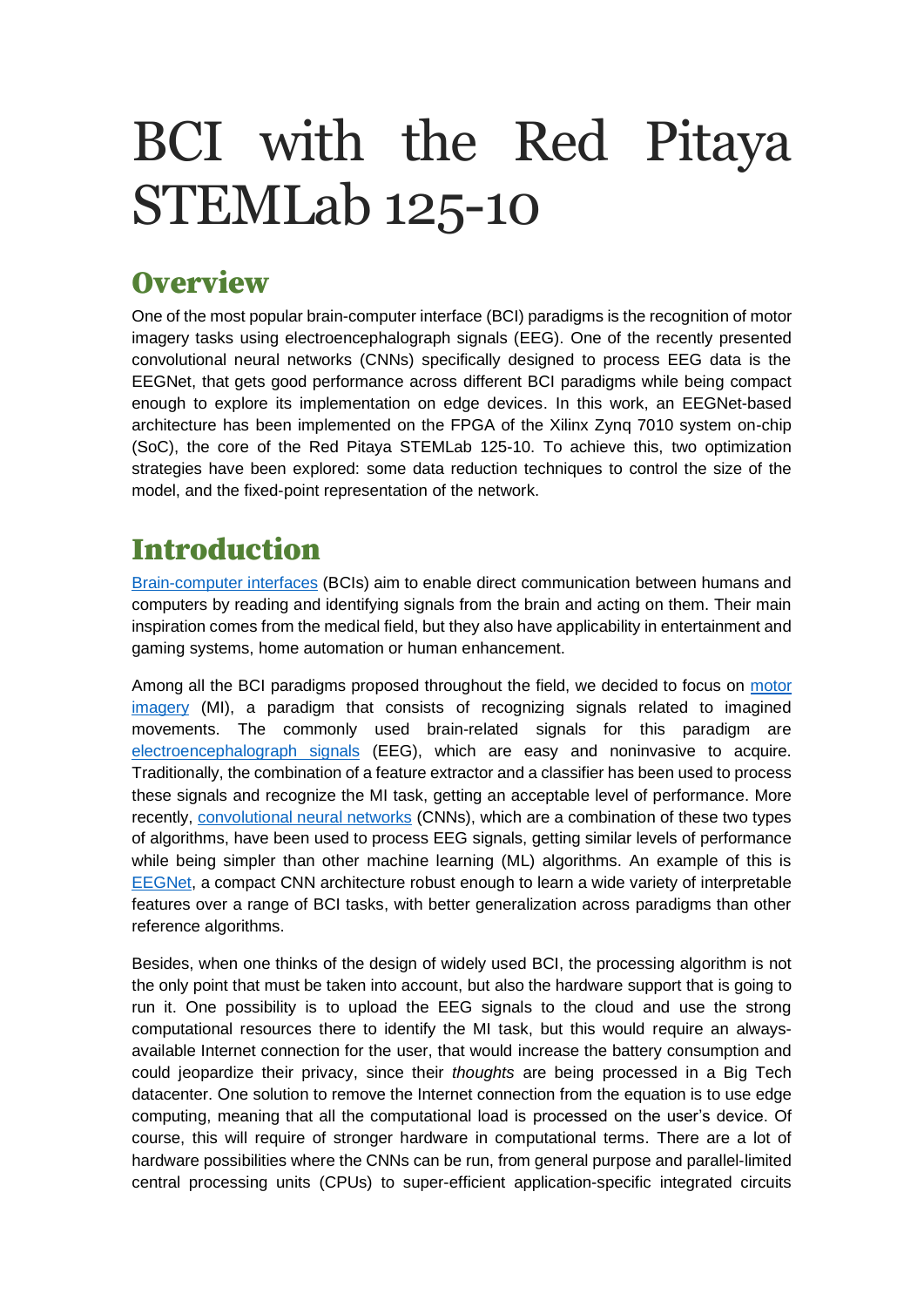(ASICs). Field-programmable gate arrays (FPGAs) are in a middle point, meeting a good balance between efficiency and flexibility. The Xilinx Zynq 7000 System on-Chip (SoC) series – such as the 7010 that's used in the Red Pitaya STEMLab 125-10 –stand out in particular, since they have both a CPU and FPGA, enabling the acceleration of functions on-chip while being easy to interface with, as they support light-weight operating systems such as the Red Pitaya OS.

In this project an EEGNet-based model has been adapted to work with the Physionet's Motor Movement/Imagery dataset. Once trained, it has been implemented in the FPGA of the Xilinx Zynq 7010 SoC that is part of the STEMLab 125-10 board. To fit the model inside this compact FPGA, two strategies have been followed: (1) data reduction techniques have been applied to reduce the shape of the dataset elements, thus reducing the neural architecture's size; and (2) fixed-point datatypes have been selected to represent the neural network values: inputs, parameters, feature maps and outputs.

#### Dataset

The [Physionet Motor Movement/Imagery dataset](https://physionet.org/content/eegmmidb/1.0.0/) was selected to train the models. This dataset includes 64-channel EEG recordings of 105 valid subjects performing four different motor imagery tasks:

- Open and close the left fist (L)
- Open and close the right fist (R)
- Rest (0)
- Open and close both feet (F)

For comparison purposes, the commonly used criteria of 2-, 3- and 4-imagined-classes (L/R, R/L/0 and R/L/0/F, respectively) are used for this dataset. A total of 21 samples per class and subject are selected from the whole dataset, which are extracted in the stimuli window (Figure 1), where the subject must perform the corresponding motor imagery task for 4 seconds.



Figure 1: Trial timing scheme. Each stimulus is 4 s long and is 2 s apart from the previous and next one.

The input data shape is the number of channels,  $N_{chans}$ , times the number of frames,  $f_n$ , which is computed by multiplying the time in seconds, T, with the sampling frequency,  $f_s =$ 160 Hz, as described in the equations below:

$$
\begin{aligned} Input\_size &= N_{chans} \times f_n \\ f_n &= T * f_s \end{aligned} \Rightarrow Input\_size = N_{chans} \times (t * f_s)
$$

The dependency between the input size and the model's parameters determines the computational resource limitations for the FPGA implementation. To solve this issue, the data extraction strategies presented in this [EEGNet MCU implementation work,](https://arxiv.org/abs/2004.00077) were considered: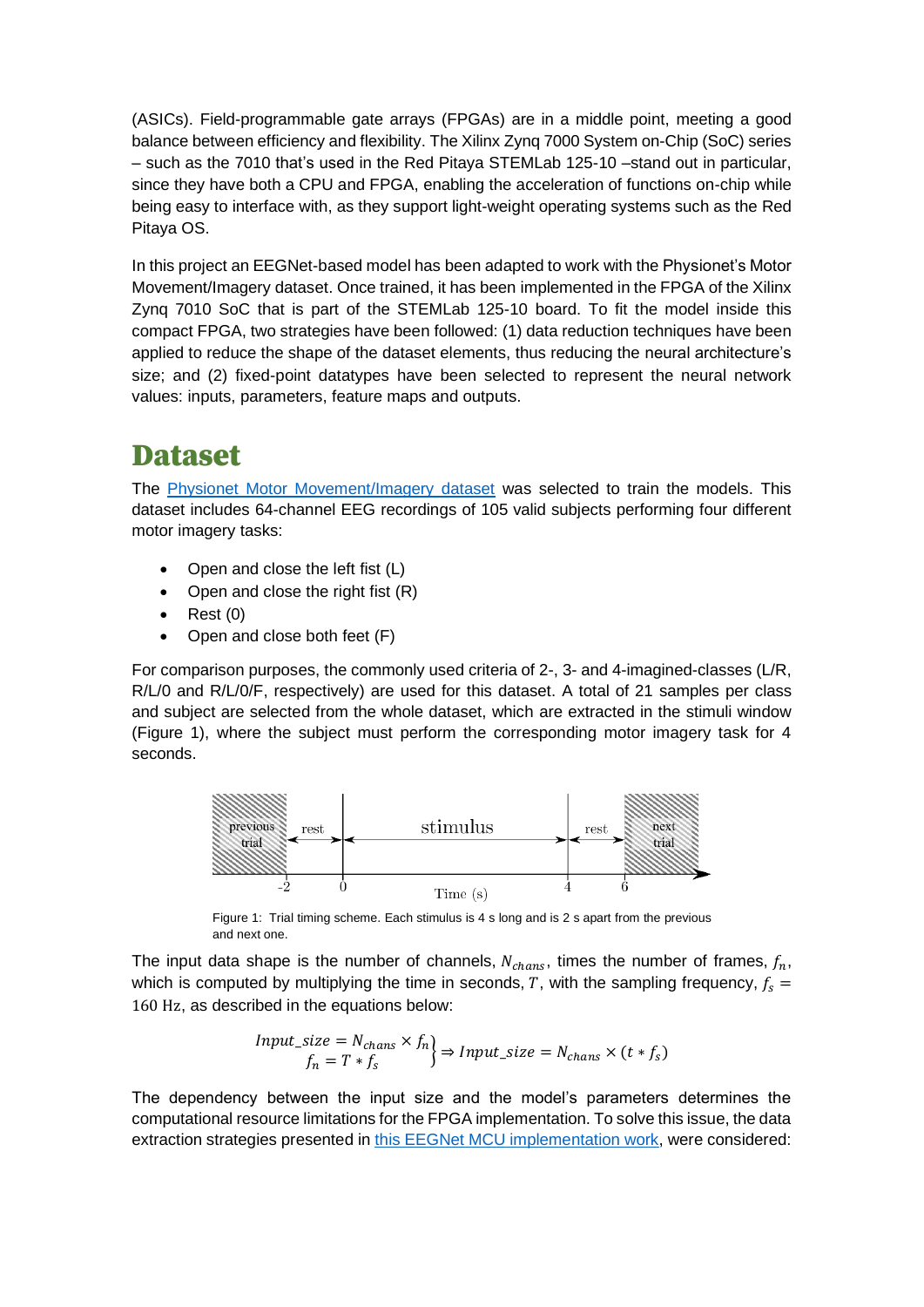- *Time window shortening:* Since the stimulus first appears at  $T = 0$  s, (see Figure 1) the most relevant data should be concentrated close to the left side of the stimulus window. Removing data from the right side of the window should not result in any loss in accuracy, while significantly reducing the number of frames, and thus the input size. This is the  $T$  parameter, that will be either 1, 2 or 3 seconds.
- *Data downsampling:* As mentioned above, the EEG recordings were sampled at 160 Hz, thus limiting the valuable information up to 80 Hz due to the [Nyquist](https://en.wikipedia.org/wiki/Nyquist_frequency#:~:text=In%20signal%20processing%2C%20the%20Nyquist,rate%20(samples%20per%20second).)  [frequency.](https://en.wikipedia.org/wiki/Nyquist_frequency#:~:text=In%20signal%20processing%2C%20the%20Nyquist,rate%20(samples%20per%20second).) Physiology studies that have related motor movement and imagery to brain waves show that these tasks are related to the  $\mu$  and  $\beta$  waves, which range between 7.5 Hz and 30 Hz. Bearing this in mind, if a downsampling factor of two is applied ( $ds = 2$ ), the bandwidth is shortened to 40 Hz, with the  $\mu$  and  $\beta$  waves still within it, while the number of frames is halved,  $\frac{Tf_s}{T}$  $\frac{Tf_s}{ds} = \frac{Tf_s}{2}$  $\frac{J_s}{2}$ . On the other hand, when  $ds = 3$  the maximum frequency is 26.67 Hz, slightly cropping higher frequencies of the β wave and reducing the number of frames by two thirds. In this manner, the input data and network parameters are reduced using downsampling.

Data augmentation is another possible advantage of using a downsampling technique. The commonly discarded frames are added to the data (Figure 2), multiplying the amount of patterns by the factor  $ds$ .

• *Channel reduction:* As previously mentioned, the dataset provides 64-channel EEG signals. A channel reduction analysis aims to evaluate the model performance at different conditions. Moreover, it emulates other electrode configurations from other EEG acquisition systems. Three subsets of the initial 64 electrodes are set to be explored: 38, 19 and 8 (Figure 3). The 19-electrode scenario corresponds to the 10- 20 international system for EEG electrode placement, while the 8 electrodes' positions are those used with Bitbrain's minimal EEG caps. The 38-electrode scenario represents a middle point between the 64- and 19-electrode configurations.



 $\circ$  64  $\bigcap$  38  $\bigcirc$  19  $\cap$  a

Figure 2: Data augmentation technique used when the signal is downsampled. In this case *ds*=3, so each third subset of frames is treated as a sample.

Figure 3: Electrode map and its subdivisions. Image taken from [here.](https://arxiv.org/pdf/2004.00077.pdf)

### Model Architecture

As mentioned in the introduction, the model architecture is based on EEGNet, a CNN model that has demonstrated its versatility in various EEG-based paradigms while also being compact enough to explore its implementation in hardware.

To meet our goals, the model's architecture was fitted to the dataset according to the original EEGNet paper. However, three main changes were made to this architecture. First, the Exponential Linear Unit (ELU) was replaced by the Leaky Rectified Linear Unit (LeakyReLU), since this is easier to implement in hardware while maintaining similar accuracy levels. The alpha factor of the LeakyReLU was then set to stepped values, with the highest one at the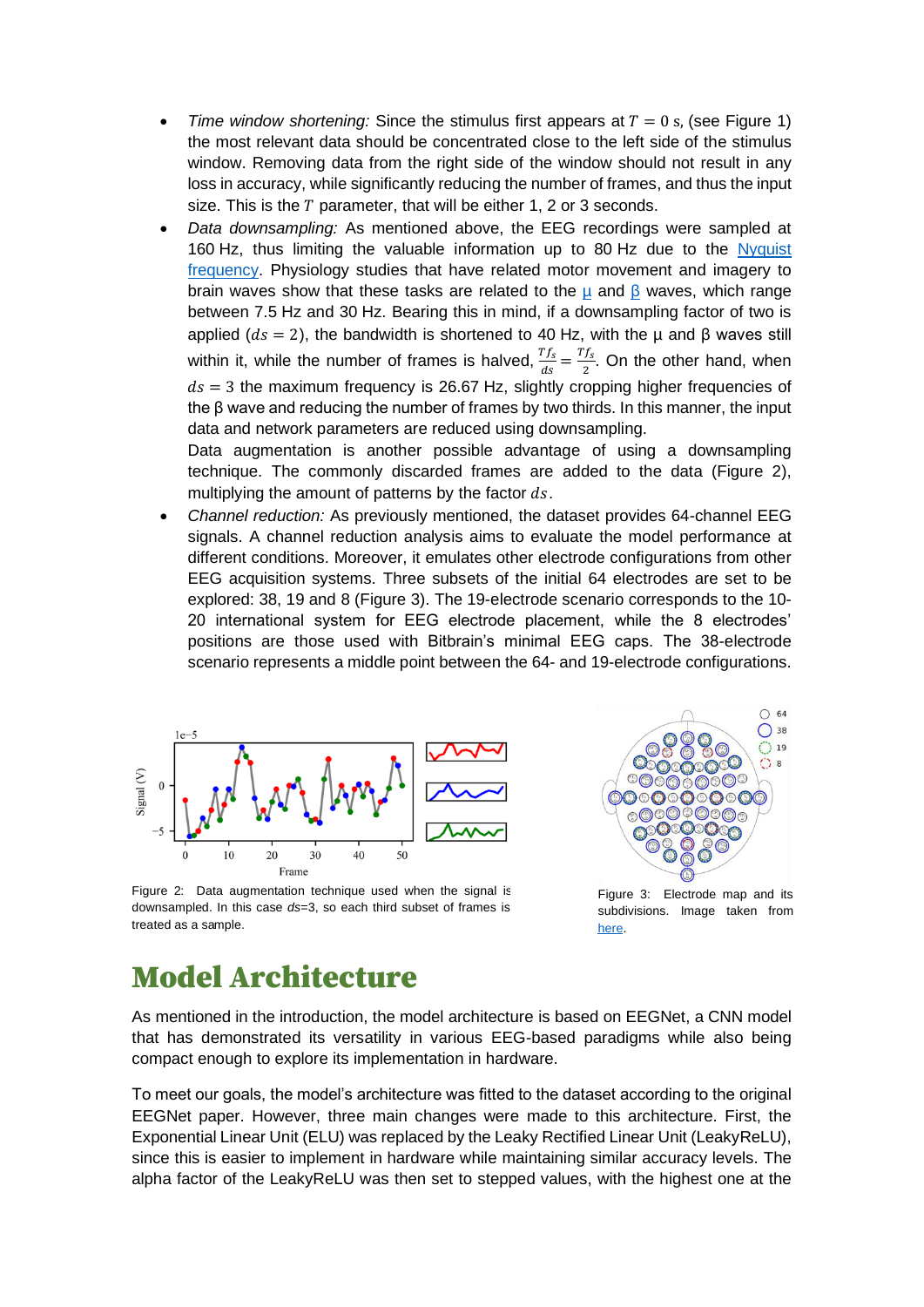first occurrence of the activation, 0.6, 0.5 and 0.4, respectively. Lastly, Dropout and Batch Normalization were removed. Moreover, the model must be adapted to the aforementioned data reduction methods. The resulting architecture combining the original EEGNet model, the proposed changes and the data extraction methods is shown in Figure 4, with more details in Table I.

| Table I: Model architecture description |               |         |                 |                       |                   |                          |
|-----------------------------------------|---------------|---------|-----------------|-----------------------|-------------------|--------------------------|
| Layer                                   | # filters     | Padding | Kernel          | # params              | <b>Activation</b> | <b>Output shape</b>      |
| Input                                   |               |         |                 |                       |                   | $(N_{chan}, f_sT/ds, 1)$ |
| Conv <sub>2</sub> D                     | 4             | same    | $(1, f_s/2ds)$  | $2f_s/ds$             | LReLU(0.6)        | $(N_{chan}, f_sT/ds, 4)$ |
| DepthConv2D                             | $2-4$         | valid   | $(N_{chan}, 1)$ | $8N_{chan}$           | LReLU(0.5)        | $(1, f_sT/ds, 8)$        |
| AvgPool2D                               |               | valid   | (1, 6/ds)       | ٠                     |                   | $(1, f_s T/6, 8)$        |
| SepConv2D                               | 8             | same    | (1, 16)         | 192                   | LReLU(0.4)        | $(1, f_sT/6, 8)$         |
| AvgPool2D                               |               | valid   | (1, 8)          |                       |                   | $(1, f_s T/48, 8)$       |
| Flatten                                 |               |         |                 |                       |                   | $f_s T/6$                |
| Dense                                   | $N_{classes}$ |         |                 | $N_{classes} f_s T/6$ | Softmax           | $N_{classes}$            |



Figure 4: EEGNet-based model architecture visualization.

#### Model training

Due to the inter- and intra-subject variance in the EEG signals for the same MI task, the training strategy followed in this work was split into two stages. First, a global model was trained over the entire dataset, and then transfer learning was applied to train subject-specific (SS) models using the global one as the starting-point.

The cross-validation technique used for evaluation was the same as the one presented [in this work](https://backend.orbit.dtu.dk/ws/portalfiles/portal/152316980/1_s2.0_S0957417418305359_main.pdf) for the Physionet Motor Movement/Imagery dataset. This technique uses 5-fold cross-validation for



Figure 5: Cross-validation method. In the global case, 5-fold cross-validation is done over the subjects, so each fold is validated using an iterating fifth of them, in this case the subjects 85-105. Once the global model is validated, the subject-specific models are trained using the global fold in which the subject that was used as validation appears. For the SS case, 4-fold cross validation is applied. Image taken from [here.](https://arxiv.org/abs/2004.00077)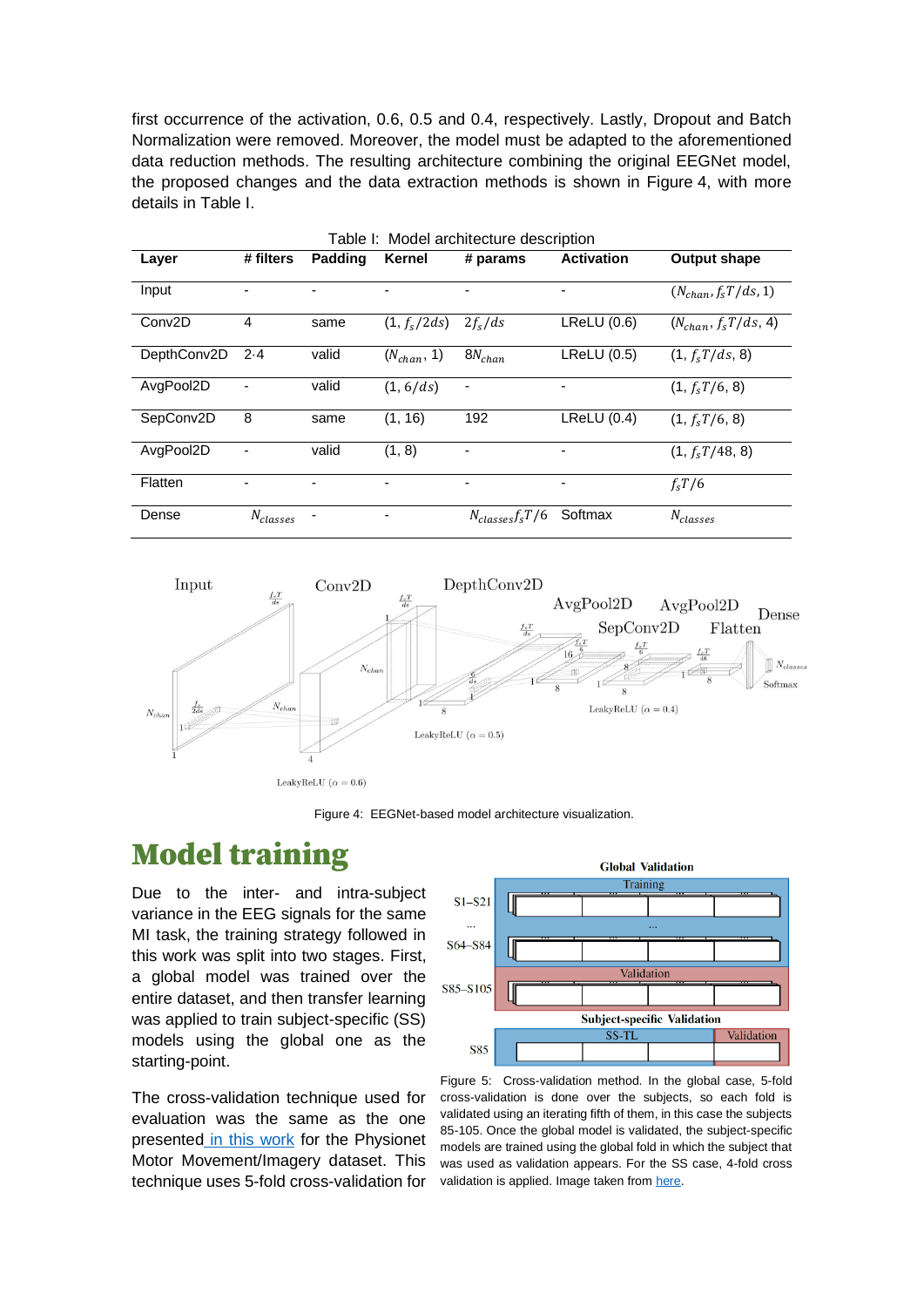the global model, using one fifth of the subjects to validate each model, and 4-fold crossvalidation for the subject-specific models, i.e., using one fourth of the trails of each subject to validate each SS model. A visualization of this cross-validation method is shown in Figure 5.

The global model was implemented in Keras over Tensorflow 2.4.1 and trained for 100 epochs using a batch size of 16. Adam optimizer was selected, with a learning rate scheduler that decreases the learning rate by steps to 10 $2$ , 2 $\cdot$ 10 $\cdot$ 3, 2 $\cdot$ 10 $\cdot$ 4, 4 $\cdot$ 10 $\cdot$ 6 and 4 $\cdot$ 10 $\cdot$ 8 at epochs 0, 20, 40, 60 and 80, respectively. The SS-TL models were trained for 5 more epochs using the same fine-tuned hyperparameters except for the learning rate, which was fixed at 10<sup>-2</sup>. An AMD Ryzen 5 3400G CPU at 3.7 GHz computer with a NVIDIA Quadro P2000 GPU with CUDA 11.2 was used for these simulations.

The results obtained for 2-, 3- and 4-classes classification tasks compared with those in other works using the Physionet Motor Movement/Imagery dataset can be found in Table II.

|                   |        |             |             |       | rable in validation accuracy compared with other works |       |           |          |
|-------------------|--------|-------------|-------------|-------|--------------------------------------------------------|-------|-----------|----------|
|                   |        | Dose et al. | Wang et al. |       |                                                        |       | This work |          |
| $N_{\rm classes}$ |        |             |             |       | $ds = 1$                                               |       |           | $ds = 2$ |
|                   | Global | SS-TL       | Global      | SS-TL | Global                                                 | SS-TL | Global    | SS-TL    |
|                   | 80.38  | 86.49       | 82.43       | 84.32 | 83.15                                                  | 87.46 | 82.52     | 93.10    |
| 3                 | 69.82  | 76.25       | 75.07       | 80.07 | 75.74                                                  | 83.26 | 75.34     | 93.21    |
|                   | 58.59  | 68.51       | 65.07       | 70.83 | 65.75                                                  | 74.31 | 65.56     | 89.23    |

Table II: Validation accuracy compared with other works

In addition, the results for different data-reduction scenarios are available in Table III.

| T(s) | ds | Validation accuracy (%) | $N_{chan}$                          | Validation accuracy (%)                                  |
|------|----|-------------------------|-------------------------------------|----------------------------------------------------------|
|      |    | 65.75                   | 38                                  | 64.60                                                    |
| 3    |    | 65.56                   | 19                                  | 62.09                                                    |
|      |    | 64.50                   |                                     | 58.19                                                    |
|      |    | 64.65                   |                                     |                                                          |
| 2    |    | 64.23                   |                                     | All data is calculated for the $N_{classes} = 4$ task on |
|      | 3  | 63.96                   |                                     | the global model. The validation accuracy of the         |
|      |    | 64.35                   | T and ds table was calculated using |                                                          |
|      | ົ  | 63.47                   |                                     | $N_{chan} = 64$ , while $T = 3$ and $ds = 2$ was used in |
|      |    | 62.62                   | the $N_{chan}$ table.               |                                                          |

Table III: Data reduction effects on the validation accuracy

| $N_{chan}$ | Validation accuracy (%) |
|------------|-------------------------|
| 38         | 64.60                   |
| 19         | 62.09                   |
|            | 58.19                   |

The code for the data preparation, architecture definition and training process can be found in the [training notebook](https://github.com/eneriz-daniel/MIBCI-QCNNs/blob/master/training.ipynb) of the project's GitHub repo.

### FPGA implementation

As noted above, the targeted FPGA is the XC7Z010, the PL of the Xilinx's Zynq 7010 SoC present on the Red Pitaya STEMLab 125-10, which has 28 K programmable logic cells, 17.6 K look-up tables (LUTs), 35.2 K flip-flops (FF), 2.1 Mb of BRAM (block random-access memory) and 80 DSP (digital signal processing) slices of 18×25 MAC (multiplieraccumulator). This SoC includes a processing system based on a dual-core ARM Cortex-A9 with a maximum frequency of 667 MHz.

An algorithmic description of the implemented neural network was developed in C++, which can be found in the project's [GitHub repo.](https://github.com/eneriz-daniel/MIBCI-QCNNs/blob/master/MIBCI-QCNN.cpp) This code was used as the source for a Vivado High-level Synthesis project. To reduce the resource's footprint, the design uses fixed-point datatypes to represent the network parameters, specifically <16,8>, meaning that 16 bits are used to represent numerical values, from which 8 correspond to the integer part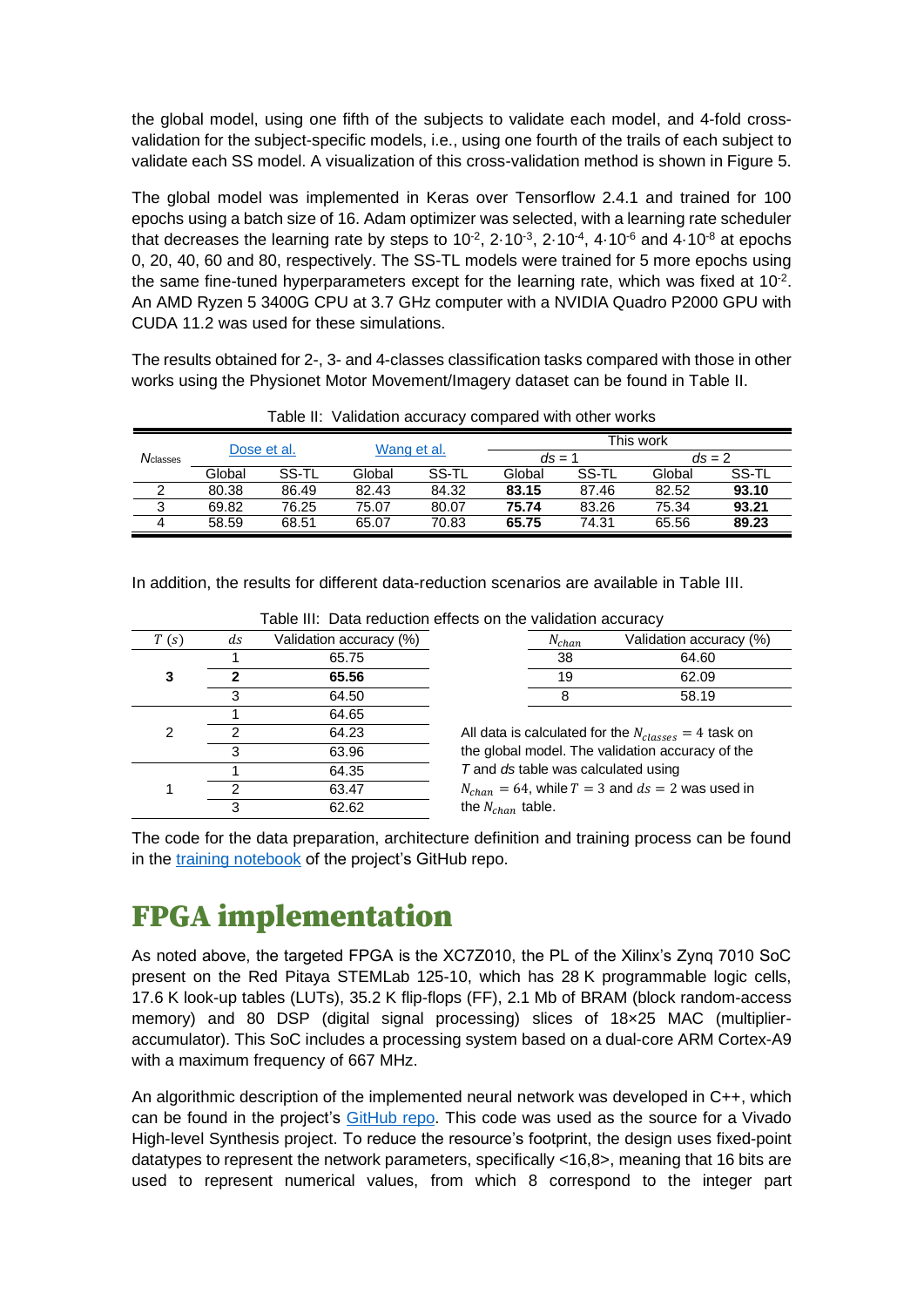representation. Due to the quantization effect present in the port of both the model parameters and the input data, from the Keras floating point representation into the selected fixed-point, a fall in accuracy is expected when implementing the model in HLS.

To measure this accuracy loss, an HLS C simulation was run using the [testbench t](https://github.com/eneriz-daniel/MIBCI-QCNNs/blob/master/MIBCI-QCNN-tb.cpp)hat loads the model parameters and evaluates the validation set for each fold. The mean validation accuracy of the global model fold drops approximately 0.1 % (Figure 6).

Once the HLS model was validated, it was synthetized. A pipeline directive was introduced in the



Figure 6: Validation accuracy for each fold when the model is virtualized in Keras (orange) and its implementation simulated in HLS (blue).

inner loops of each layer, which significantly reduces the inference time (latency) of the FPGA implemented network from seconds to tens of milliseconds. Additionally, the interface directives were included to set all the ports as AXILite slave interfaces, enabling the communication with the Zynq Processing System through the AXI interface when loaded in the FPGA. The average time latency and the FPGA resource consumption for different data reduction scenarios are shown in Table IV.

| T(s) | ds             | Lat. (ms) | FF (%) | LUTs (%) | <b>BRAM (%)</b> | DSPs (%) |
|------|----------------|-----------|--------|----------|-----------------|----------|
|      |                | 87.50     | 29.12  | 28.01    | 152.50          | 18.75    |
| 3    | $\mathbf 2$    | 25.42     | 28.97  | 28.05    | 84.17           | 17.50    |
|      | 3              | 12.43     | 28.40  | 27.55    | 84.17           | 17.50    |
|      |                | 58.33     | 29.22  | 27.98    | 150.83          | 18.75    |
| 2    | $\overline{2}$ | 16.95     | 29.07  | 28.02    | 82.50           | 17.50    |
|      | 3              | 8.29      | 28.39  | 27.49    | 48.33           | 17.50    |
|      |                | 29.17     | 28.97  | 27.98    | 82.50           | 17.50    |
|      | 2              | 8.48      | 28.86  | 27.85    | 48.33           | 17.50    |
|      | 3              | 4.14      | 28.16  | 27.38    | 31.67           | 17.50    |

Table IV: Data reduction effects on the time latency and the resources consumption

The  $ds = 1$  and  $T = \{2,3\}$  implementations (marked in red) were automatically discarded since they overconsume the available BRAM in the XC7Z010. However, for the rest of the scenarios the model fits in the targeted FPGA. For this reason, the  $T = 3$ ,  $ds = 2$  model was selected to be implemented in the FPGA, since it gets the best accuracy while maintaining an acceptable inference time of 25 ms.

With the aim of automating the C simulation and synthesis operations, a small Python library which makes these processes callable from a higher-level language was developed, facilitating the exploration of all the data-reduction scenarios. Basically, it uses templates of the source files and the testbench that can be configured from Python to create them with the desired dataset parameters (T,  $ds$ ,  $N_{chans}$  and  $N_{classes}$ ). Additionally, since the validation of the dataset in the HLS simulated model takes too long, the developed Python code launches each fold separately as a background process, reducing the simulation time by a factor of 5. The use of these functions for simulating and synthetizing is included in the implementation [notebook.](https://github.com/eneriz-daniel/MIBCI-QCNNs/blob/master/implementation.ipynb)

The Vivado IP integrator was used to implement the Vivado HLS-exported IP of the model, as shown in Figure 7. Using the block autoconnection feature of Vivado makes the integration of the IP containing the neural model into a block design with the Zynq Processing System straightforward.